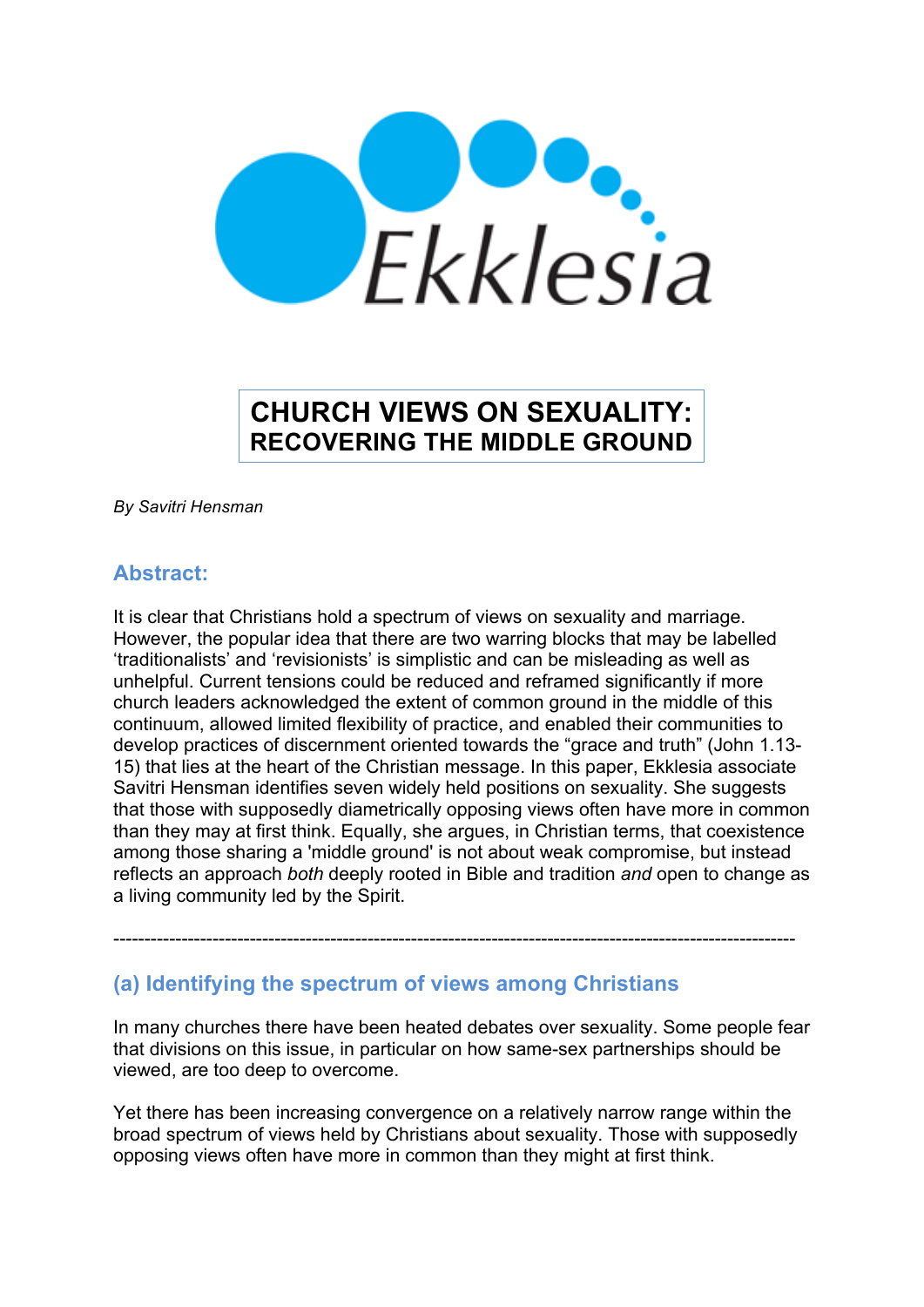Practically, it should be possible for churches to accept that congregations and their members may, for the time being, occupy different spaces within this middle ground – not simply reducing conflict but also, through conversation and engagement, reframing and recasting it.

Moreover, the theological conviction of this paper is that, in time, if Christians continue to think, pray, talk and listen to one another, the Spirit can be trusted to lead us into what different church traditions call "the fullness of truth" on this matter.

The spectrum of widely held views set out below is broadly indicative rather than narrowly prescriptive. People may shift their position somewhat or it may be hard to categorise, rather as an object may appear green in one light and blue in another. Yet this may be a useful starting-point for identifying what areas of agreement and disagreement exist. A similar continuum can be drawn up on gender identity.

There is, not surprisingly, a similar range of views among people of other faiths and none. However, the reasons which Christians may have for accepting or rejecting particular positions are likely to be influenced by their faith.

### *The seven main positions could broadly be described as:*

- **1. Me first, anything goes**
- **2. Treat others decently, whether relationships are sexual or not**
- **3. Support marriage between partners of the same or opposite sex**
- **4. Support marriage for opposite-sex couples and lifelong faithful partnership for same-sex couples**
- **5. Support marriage for opposite-sex couples based on equality, welcome lesbians and gays but abstinence is best for them**
- **6. Support marriage for opposite-sex couples based on male headship, encourage lesbians and gays to abstain or try to change**
- **7. The husband is boss, lesbians and gays are not acceptable**

It is worth noting in passing that, historically, there have also been varying views among Christians (ranging from Evangelicals and Pentecostals to Catholics and Orthodox) on whether marriage is (or can be) regarded as a sacrament – a ceremony regarded as imparting spiritual grace – and, if so, what this implies. This matter is not the focus of my attention here.

Instead, I will examine the positions (set out in outline above) in more depth, looking at which might be considered as 'mainstream' by churches today. I will then examine possible ways forward for Christians who disagree on sexual ethics but would like to remain in fellowship.

It should also be noted that, as in other areas of conduct, Christians may sometimes fall short of acting upon their ethical beliefs (or occasionally behave better than might be predicted). Also, there is a difference between an ethical and legal code, and between setting ideals for oneself and judging others.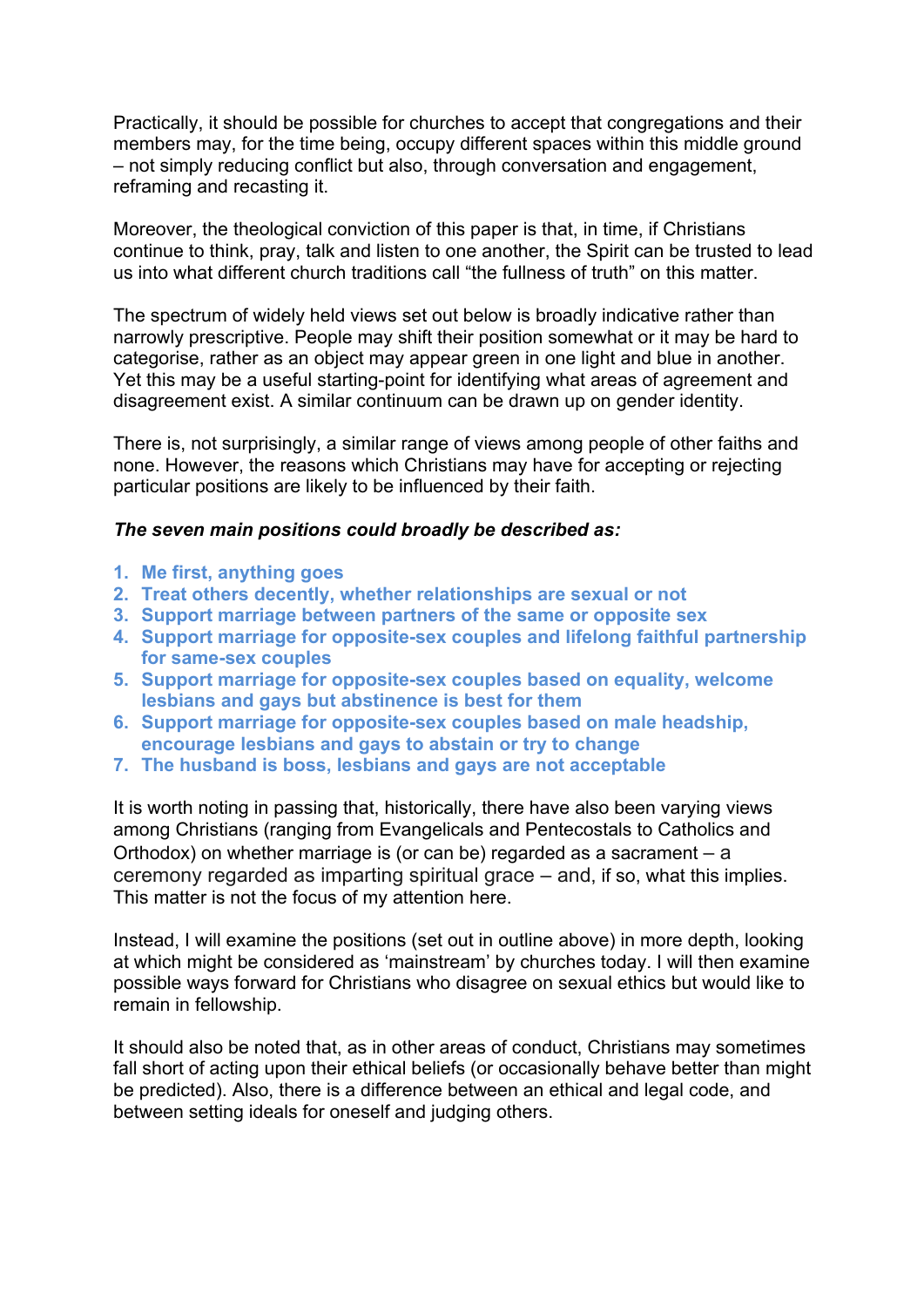# **(b) Unacceptable extremes**

Positions 1 and 7 on the spectrum set out above might seem to reflect opposite extremes of unrestrained individualism and rigid sexism, yet they share certain characteristics.

Position 1 says that it is acceptable to pursue any sexual relationship that brings one pleasure or profit, whatever the impact on others. The most extreme form would permit sexual violence, abuse of under-age children and bestiality, though not all would go so far. However deception and manipulation would not be ruled out.

Lesbian, gay, bisexual and trans (LGBT) people would be equal to heterosexual people in this set-up but other forms of inequality would be rife, as people used their power – based on status, wealth, beauty or other factors – to get what they wanted.

Individuals might appear to have complete freedom but, in practice, some would be less free than others, for instance those forced into the sex industry by extreme poverty, or the naive and emotionally needy who are seduced by those who claim to love them.

People who hold position 1 would not usually be particularly interested in the reasons why someone very poor, or whose upbringing was deeply damaging, ended up as a prostitute, provided she or he could offer them gratification. Likewise, if they broke up with a lover who had fallen in love with them but of whom they had tired, they would regard that as his or her tough luck.

Position 7 is that, in sexual partnerships, men's interests should come first and they should be in charge, while women should serve them. Same-sex relationships should be frowned upon and LGBT people may be treated with hostility or contempt. The most extreme form of this position would permit infidelity by husbands though not wives (the sexual double standard) or polygamy, and even violent coercion against women and gays, though not all would go so far.

Empathy with those who are attracted to, or fall in love with, members of the same sex, or indeed women who do not easily fit into subordinate roles, would not be encouraged. Macho behaviour and patriarchal patterns of family life would be regarded as natural.

This position would promote selfishness among the more powerful in marriages and wider society, while others would risk being exploited and oppressed.

Indeed some people may see-saw between these positions, for instance acting the patriarch at home while secretly having sex with those in vulnerable positions. Likewise during wars and gang or communal conflicts, rigid and unequal family patterns can sometimes coexist alongside no-holds-barred abuse of women and weaker men from other communities.

In addition, same-sex sexual activity takes place even in the most patriarchal societies, whether or not the feelings involved are publicly acknowledged. So position 7 tends to result in dysfunctional social patterns.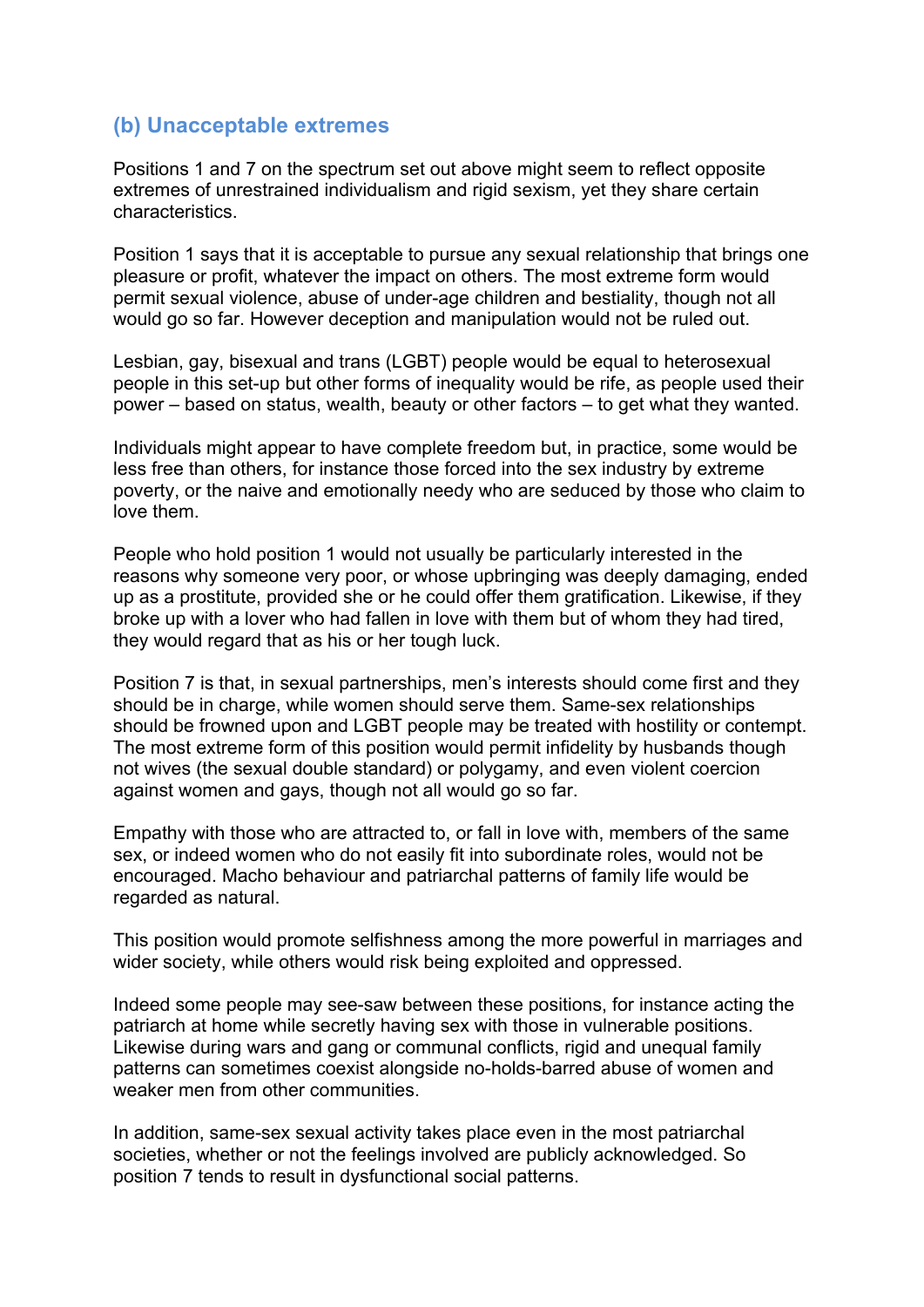Hopefully the majority of churches would reject both these positions as harmful to humans made in God's image and not in keeping with the command to love one's neighbour as oneself. This does not mean that those who live by these codes should be rejected as people by the church, but certainly such patterns of behaviour would be hard to justify theologically, though some may try.

Christians as well as non-Christians may hold these positions for various reasons, for instance because of their upbringing or because these fit in with particular views of how society should be run. For example, people who have embraced consumerism may favour 1, while supporters of authoritarianism may be drawn to 7.

But they may nevertheless learn to behave differently through the influence of love, which the church can nurture and encourage by offering a community in which justice and compassion are not regarded as weak or 'letting the side down'.

# **(c) Positions sincerely endorsed by some Christians, but less than satisfactory**

Positions 2 and 6 are less extreme and theological arguments can be made for both of them, though I would suggest that they are outweighed by reasons against.

Position 2 is that there the same ethical code should be used for sexual and nonsexual relationships. Other people should be treated unselfishly and honestly, but exclusivity / faithfulness and permanence are not necessary between lovers unless this is explicitly promised or, perhaps, if a couple have children or other dependants who might be harmed if they split up or have other partners.

Equality and justice would be emphasised, whether people are LGBT or heterosexual. Indeed some might think such distinctions questionable. Likewise friendship would be highly valued and kindness and openness encouraged.

Position 6 believes that sex should only happen between married opposite-sex couples in faithful lifelong relationships, though people who fall short of the ideal may be treated compassionately. Both partners should put each other first and the husband should consult his wife but take responsibility for key decisions as head of the household. Those attracted to the same sex should be encouraged to abstain from sexual relationships unless they marry a member of the opposite sex.

Some who hold this position, while regarding marital breakdown with great regret, would accept the possibility of remarriage after annulment or divorce.

The case for position 2 could include the difficulty of identifying a consistent sexual ethic in the Bible (for instance there are varying attitudes to eunuchs and to polygamy), and the gap between the ancient world it was set in and today's world. Jesus' and Paul's rejection of legalism, emphasising instead love of God and neighbour and treating others as one would wish to be treated (Matthew 7.12, 22.36- 40, Romans 13.8-10, Galatians 5.13-14), might seem a more reliable guide for all human relationships.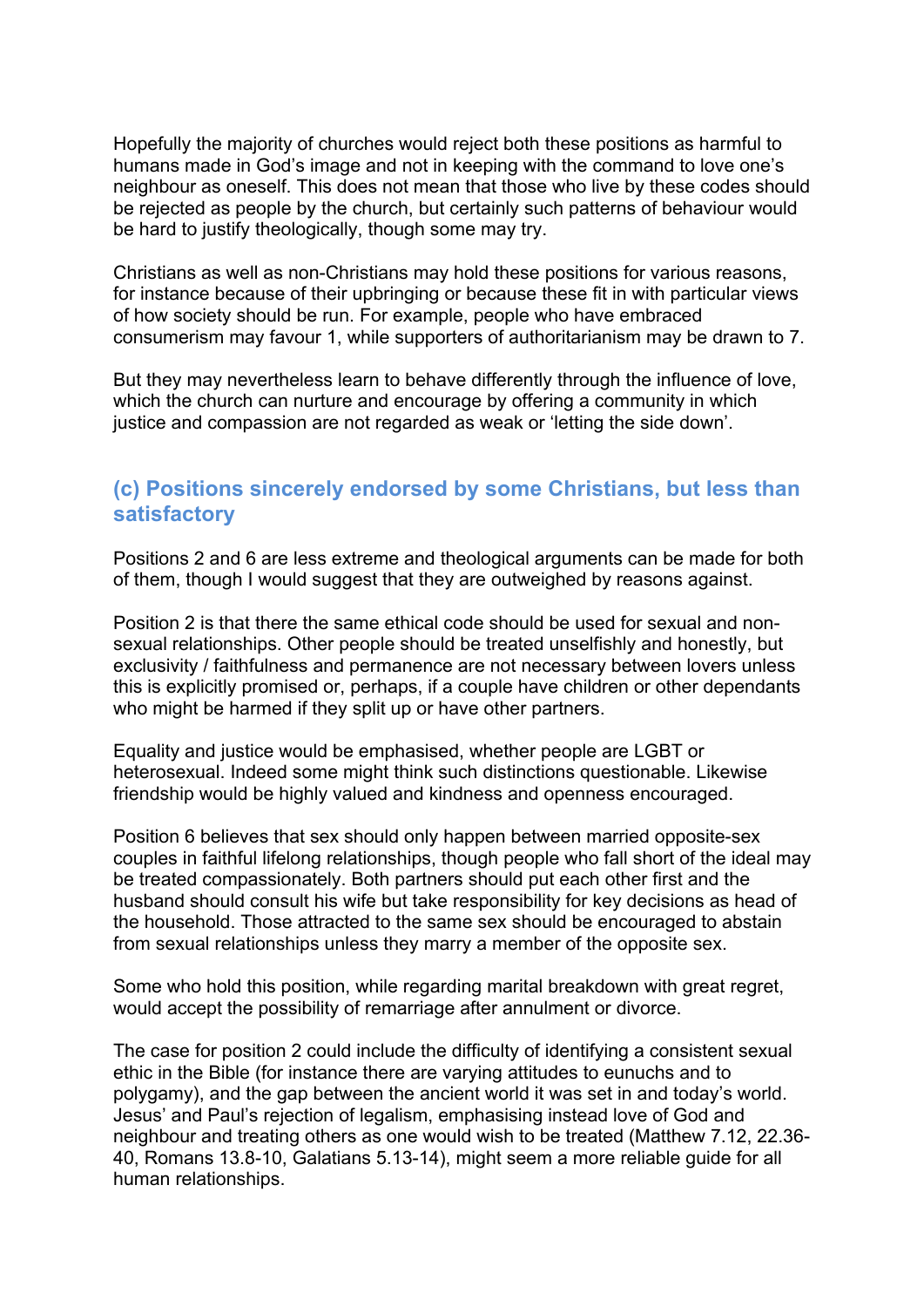However position 2 fails to take enough account of the emotional vulnerability that many feel in sexual contexts and the potential for joy, spiritual growth and mutual support in doing good that many find in committed faithful partnerships. There may be different perspectives on the biblical concept of partners becoming 'one flesh' (Genesis 2.18-24, Matthew 19.4-6), but it does reflect a very common experience. Underestimating the power of sexuality can lead to hurt, even if unintentional, and a loss of opportunity.

Position 6 does acknowledge the potential for both good and ill in sexual relationships, in line with warnings in the New Testament epistles about sexual immorality. Potential benefits include conceiving children and bringing them up in a stable and caring setting. The concept of male headship can be argued from Ephesians 5.21-33 and is consistent with certain other passages in the epistles.

The emphasis on gender hierarchy is not however in keeping with the insight in Galatians 3.28 that "There is no longer Jew or Greek, there is no longer slave or free, there is no longer male and female; for all of you are one in Christ Jesus." In the new creation, barriers are broken down and those on whom the Holy Spirit is poured are no longer trapped by the roles which society might allocate but rather freed to use their gifts, and part of a new body in which all members are equally honoured (Acts 2.1-21, 1 Corinthians 12.4-26).

It is insensitive to the damaging impact of sexism and prejudice on grounds of sexual orientation. In its treatment of women and gays, position 6 fails to do justice – a central theme in the Bible. And its promotion of hierarchical relationships among humans can displace the reverence due only to God.

Supporters of positions 2 or 6 are often sincere Christians, may have some useful insights and should be treated courteously, but are unlikely to convince the rest of us that theirs should be the church's stance.

# **(d) The middle ground**

A comparatively narrow range of views makes up the middle ground towards which many churches have in practice been converging. A process of discernment is underway, though many church leaders do not explicitly recognise this and some members may be unaware that a sizeable proportion of their fellow-worshippers think differently from themselves.

In parts of the world, harsh state repression or prejudiced public attitudes to LGBT people may make it hard for Christians to find out about and seriously consider alternative perspectives. But where there have been opportunities for broad discussion which takes account of the Bible, tradition, reason and experience, many have settled on position 3, 4 or 5.

These share the perspective that love of God and neighbour are inextricably linked. Treating others justly and compassionately and, through closeness to others,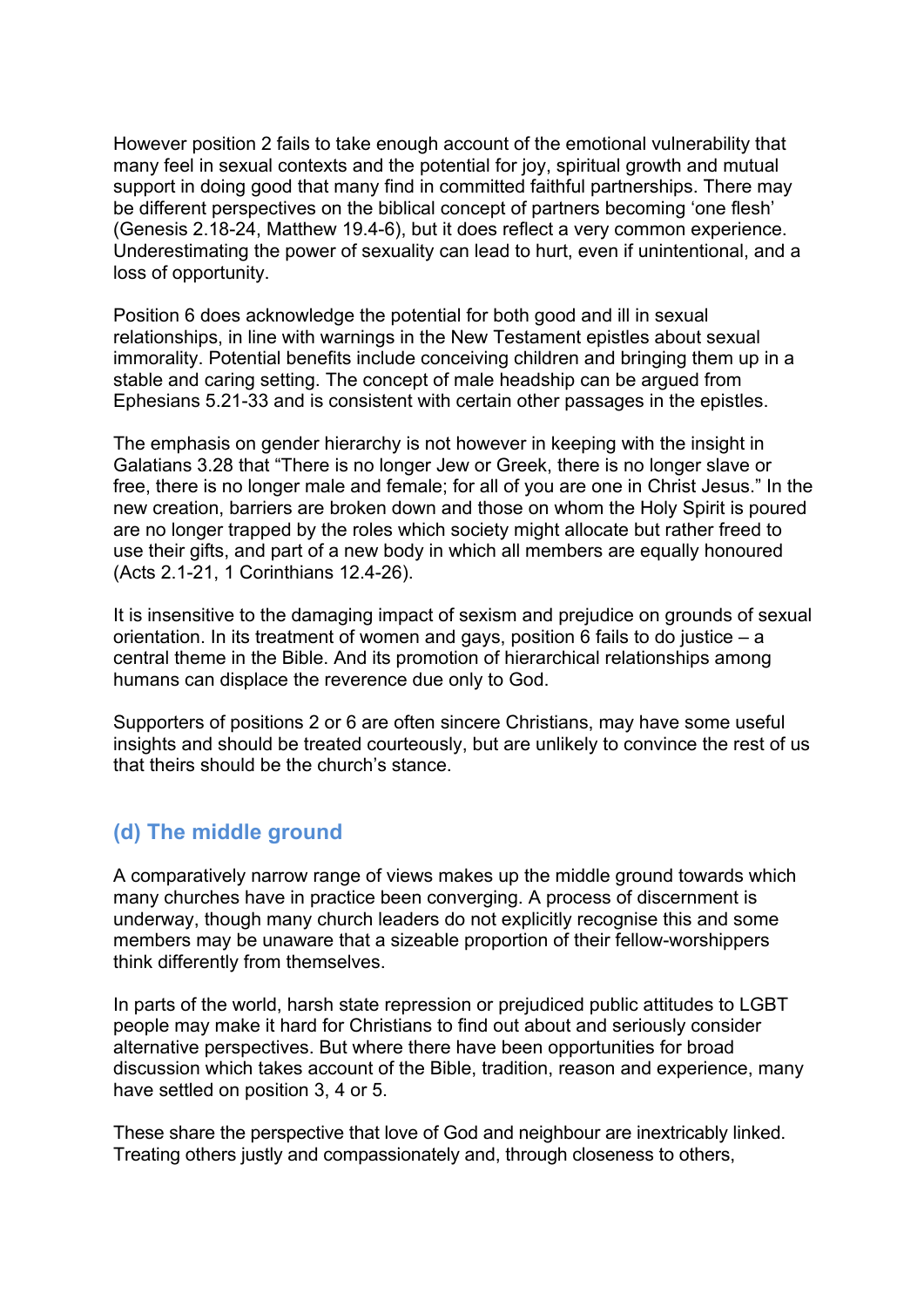becoming more loving is important, for *'everyone who loves is born of God and knows God. Whoever does not love does not know God, for God is love'* (1 John 4.7-8).

While love, in Christian terms, may involve showing mercy and generosity to all (Matthew 5.42-48) and loyalty and care towards others of one's faith (John 13.34- 35), emotionally close relationships also matter.

In the Hebrew Bible, the soul of Jonathan is bound to the soul of David, whom he loves as his own soul, and they make a covenant (1 Samuel 18.1-4), a bond of love which endures despite the most difficult circumstances (1 Samuel 20, 23, 15-18, 2 Samuel 1.26). This exemplifies the trustworthiness of the divine covenant of love with God's people. In John's Gospel, Jesus loves all his followers while relating in a special way to "the disciple Jesus loved" (John 13.21-26, 19.25-27, 21.20-23). Church tradition draws on this gospel in developing a doctrine of the Holy Trinity, joined in intimate love (e.g. John 3.34-35, 14.8-17), which outflows to humankind.

Sexual relationships should not be entered into lightly or exploitatively. Faithful, selfgiving, lifelong faithful marriage founded on equality can offer unmatched opportunities for emotional and spiritual growth, as well as nurture of children (if any). LGBT people should be welcomed and respected, and committed same-sex as well as opposite-sex partnerships can be deeply loving.

The emphasis on constancy and justice in these positions would make them all counter-cultural in many settings. Yet there are also important differences.

In position 3, churches should support and celebrate the marriage of both oppositesex and same-sex couples, and all forms of ministry should be open to LGBT as well as heterosexual people. While lifelong celibacy is to be respected as a vocation, relatively few people are called to it. Being married offers a constructive channel for the yearning for intimacy and enables partners to understand more deeply, and reflect more fully, the trustworthy and generous love of God. Fruitfulness matters but this is not always about having biological children: there are various ways in which couples' love could benefit others.

Position 4 would celebrate committed loving same-sex partnerships involving emotional and physical intimacy but regard them as different from marriage, reserving this term for opposite-sex couples. Those who hold this view might or might not agree that the civil authorities and people of other beliefs should be free to regard same-sex relationships as marriages.

While some advocates of this stance regard same-sex relationships as not being as good or at least not as central to humankind as heterosexual marriage, others might think of these as equally valid but different in character and even, in some cases, better because they do not carry the legacy of patriarchy attached to the notion of being married.

Supporters of position 5 would, while recognising that sexually intimate lesbian and gay partnerships can be exemplary in many ways, regard lifelong celibacy as more in keeping with biblical teaching and church tradition. While opposing human rights abuses, some (though not all) of those who hold this view would be reluctant to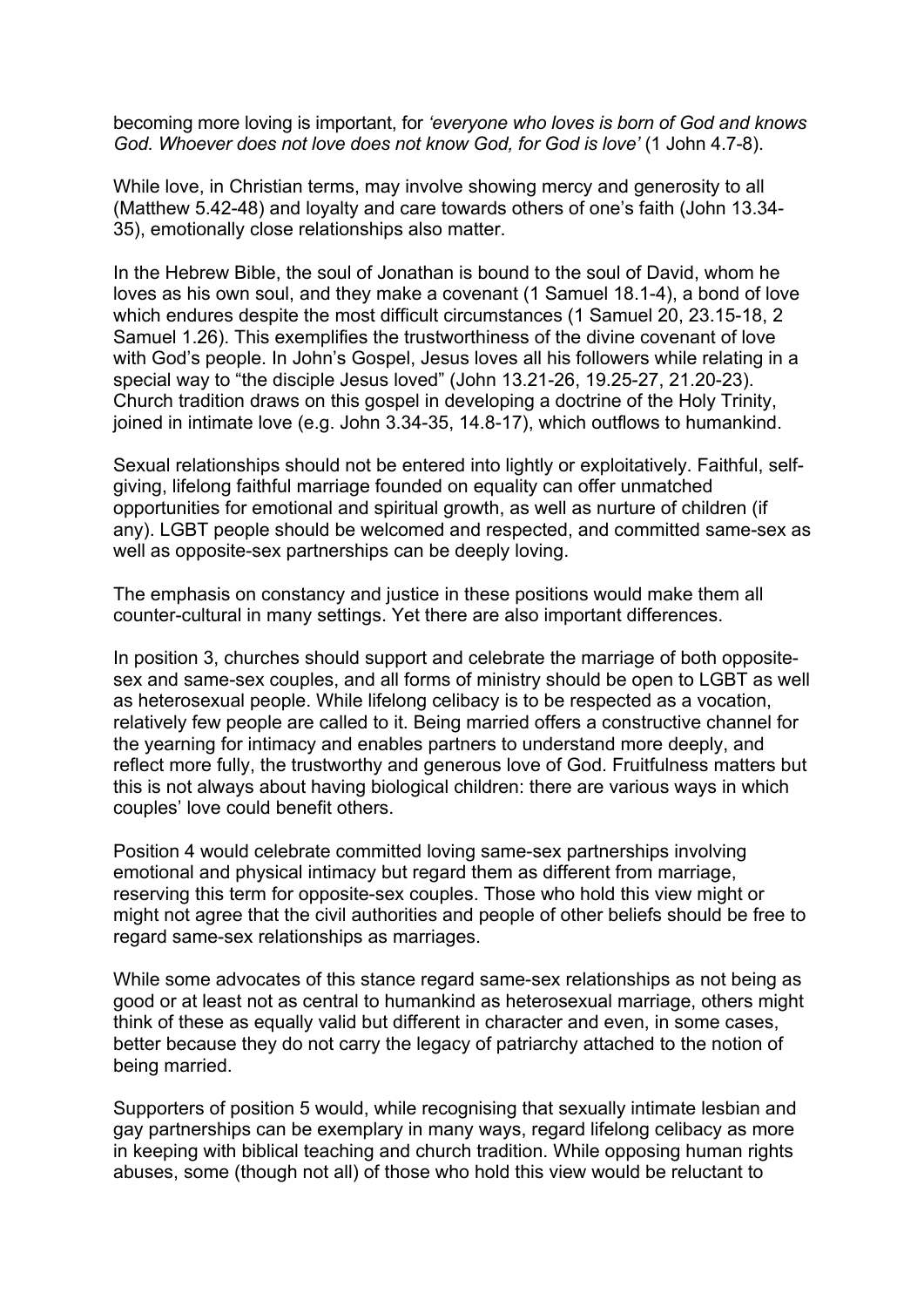appoint ministers who were non-celibate and partnered with someone of the same sex.

In recent years, many theologians have argued the case for each of these three positions. At a leadership and grassroots level in various churches, many members have wrestled with the issue of sexuality and likewise come to hold one of these positions, sometimes shifting their stance. Some are still trying to decide which position seems best.

The debate can become unhelpful and even destructive if positions 1-3 or 5-7 are treated as identical (sometimes lumping position 4 in with one set or the other). This also makes it harder to raise awareness of the damaging consequences of positions 1 and 7.

Indeed fellow-Christians who disagree on sexuality may be treated as if they have abandoned all respect for Scripture and tradition, or any attention to reason and experience. Yet there may be sincere disagreement on how these are interpreted by those who seek to follow Christ today in their own settings, while being part of a universal fellowship that crosses time and space.

In seeking to do justice, love kindness and walk humbly with God (Micah 6.7-9), avoid false witness (Exodus 20.16), love one another with mutual affection and outdo one another in showing honour (Romans 12.10), clarity matters.

This does not mean glossing over the tensions that can exist near the middle of the spectrum.

For instance, supporters of position 3 (myself included) might point to the unnecessary loneliness faced by many LGBT people who are persuade to steer clear of committed partnerships by advocates of position 5, the loss of faith some experience and the damage to the church's mission when it is perceived as narrowminded and unjust.

Likewise supporters of position 5 might regard those who favour position 3 as encouraging a way of life that is ultimately unhelpful to the practice of Christian discipleship. It can be hard work to be part of a faith community where sizeable numbers of people disagree on such matters.

Yet churches hold together despite disagreement on a range of important issues, doctrinal and ethical. As in the days of the early church, unity need not be based on uniformity of opinion on all matters.

# **(e) Moving forward amid uncertainty**

There are various approaches to dealing with disagreement in faith communities. Suppression of dissent can lead either to unthinking conformity and/or splits, while refusal ever to challenge erroneous views can erode credibility and convey the impression of indifference to truth, justice and faithfulness to God's will.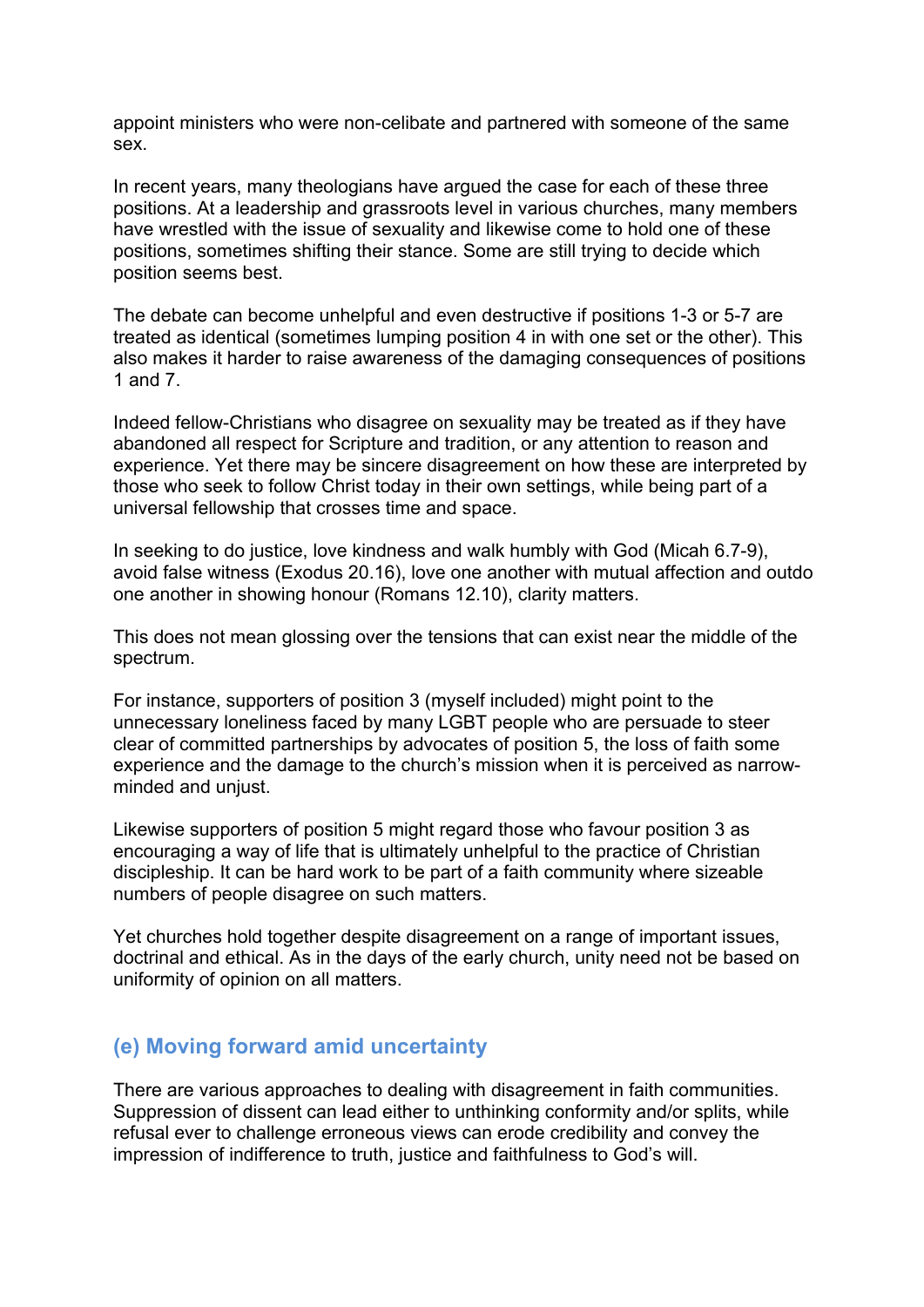Ultimately, the Spirit of truth can be trusted to lead seekers into all truth (John 16.13), Christians believe. But in the interim they may get things wrong. The New Testament offers examples of different ways of dealing with difference.

Paul starts as Saul, a religious fanatic who condones violence against those he thinks are wrong, until he realises that he is persecuting the very God whose honour he thinks he is defending. In contrast, the wise rabbi Gamaliel argues that *"if this plan or this undertaking is of human origin, it will fail; but if it is of God, you will not be able to overthrow them—in that case you may even be found fighting against God!"* (Acts 5.34-38).

Later Paul has a showdown with the top church leaders of his day over the issue of demanding that converts to Christianity should obey Jewish law (Galatians 2), which would have hampered the spread of faith. Yet on the issue of eating food offered to idols, he takes the view that it is worth making concessions to others' conscientious scruples, even if these are wrong, if not doing so might undermine their faith (1 Corinthians 8). Being loving matters more than proving that one is right: *"Knowledge puffs up, but love builds up."*

On sexuality, in some churches top leaders make out that position 5 (or even a mixture of this and position 6) are a clear biblical norm while, in practice, some clergy or elders and congregations adopt position 4 or possibly 3. This is less than satisfactory, since it may appear to promote duplicity, while LGBT people and their friends may still feel unwelcome. However it is better than purging churches of minorities and dissidents and, possibly, fighting against God.

Yet if position 3 or 4 is believed by the majority of members to be most in accord with God's will, with a sizeable minority not yet convinced, obliging all congregations and ministers to celebrate same-sex partnerships could alienate those who are reluctant and inflame divisions.

It would seem that the most constructive approach is for church leaders to be open about the differences that exist, while acknowledging the extent of common ground in the middle of the spectrum, and allowing some flexibility of practice. Some ministers and churches might conscientiously choose to celebrate partnerships between same-sex couples, while others might opt not to do so.

At the same time, to move the debate forward, churches should challenge those with strong views on sexuality to spell out clearly the practical and theological reasoning behind positions they may take for granted, even if this seems obvious to them, and to engage with others' arguments.

This may be difficult for people who feel vulnerable, because it seems to them that their identity and deepest relationships are in question, or that the world is changing in ways that leave them bewildered and disempowered. However both advocates of change and church leaders should be encouraged to set a helpful tone in debating issues constructively and supporting human dignity for all.

Bishops and other senior clergy (or elders and ministers in other traditions) who coordinate diverse Christian communities would not be able to please everyone, but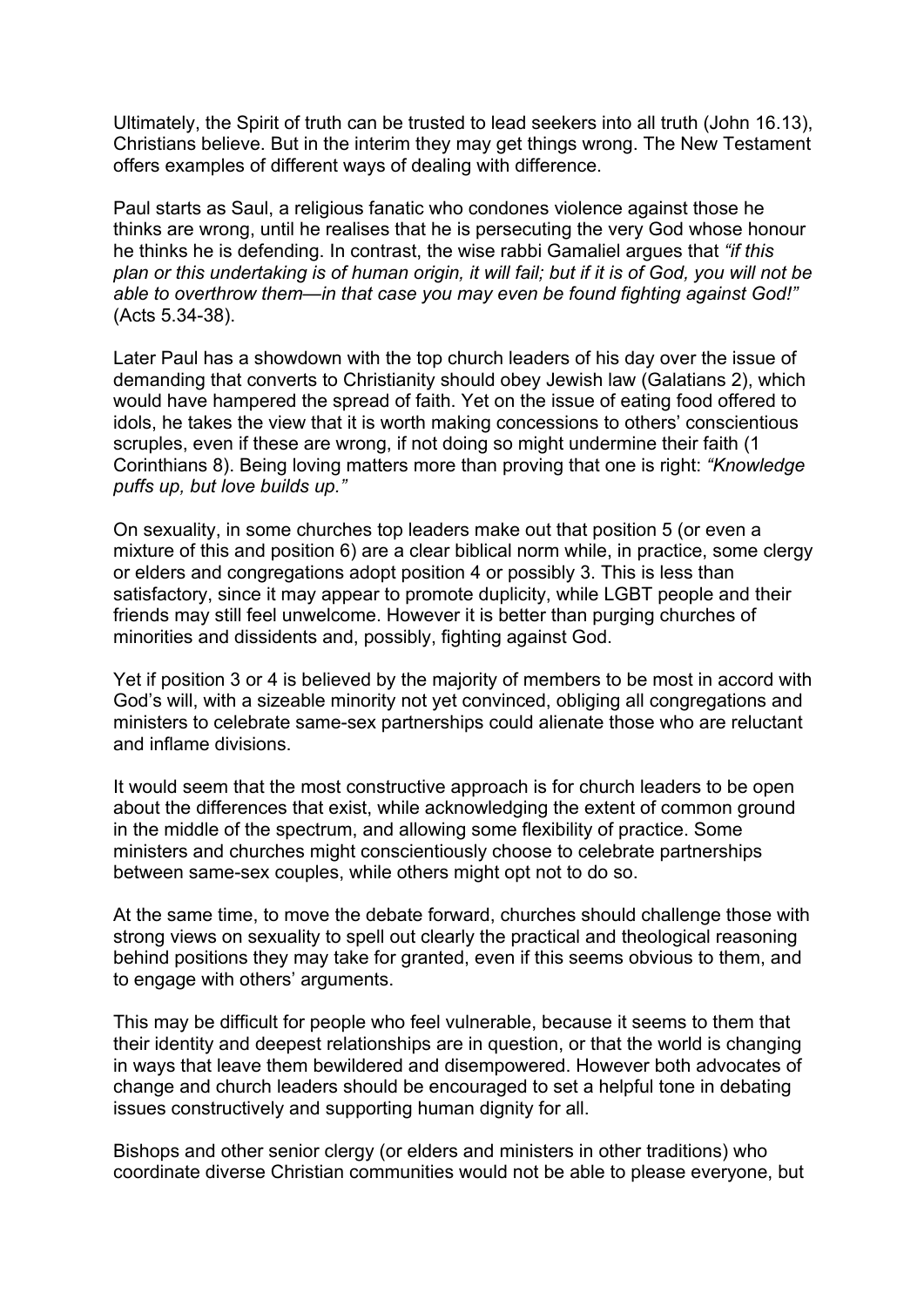should be able to articulate their own views coherently while listening to and caring for those who disagree. They in turn should try to be supportive of their bishop even if not entirely happy with his or her views and maybe partnership.

This is not to say that positions 3, 4 and 5 will be regarded by their different proponents as equally valid. Indeed, bringing differences into the open and encouraging prayerful and reasoned debate may bring forward the day when there is broad consensus on sexual ethics.

If churches can deal constructively with disagreement on this matter, it will surely also contribute to the overall quality of theological understanding and discussion. As family therapist and priest Sue Walrond-Skinner once asked: how will people discover, *by the way we disagree* as well as by our agreement, that we are committed to Christ and seeking the kingdom (or commonwealth) of God?

Meanwhile Christians sharing the 'middle ground' in the spectrum should be able to coexist, jointly seeking to make God's love known and practised and allowing one another some measure of freedom, recognising their deeper unity in Christ.

Such a stance is not about weak compromise, but is in theological terms truly radical – that is, *both* deeply rooted in Scripture and tradition *and* open to the change and transformation that a living community requires in order not to be left behind by the God who, in biblical terms, is always ahead of us, inviting us to discover more of the ways of love, truth and justice. [1]

### *NOTE:*

--------------

[1] This paper has been concerned with offering a realistic, but theologically rooted, way forward for Christians and church communities in facing the reality of their disagreements over sexuality. It should be noted that these do not have to be (and in Ekklesia's view should not be) simply mapped onto positions regarding legislative change over marriage and civil partnerships within wider society and other faith communities, or vice versa. For example, it is possible, both within the legislative stance adopted within, for example, the Marriage and Civil Partnership (Scotland) Bill, for a church to withhold the conducting of same-sex weddings or partnerships within its own current polity, while not seeking to forbid other religious communities or civic bodies from conducting such ceremonies. A proper distinction between different churches and faith bodies on the one hand, and civic authorities on the other, can and should be maintained for the freedom and benefit of all. See 'What Future for Marriage?', Ekklesia, 2006.

---------------

## *THE AUTHOR:*

Savitri Hensman was born in Sri Lanka and lives in London. She works in the voluntary sector in community care and equalities and is a respected writer on Christianity and social justice. She provides expert commentary on sexuality and LGBT issues, Anglican matters, welfare, family policy, politics and religion. Her work is widely published in the Guardian newspaper and elsewhere. She contributed several chapters to *Fear or Freedom? Why a warring church must change* (Shoving Leopard / Ekklesia, 2008). Her columns appear here: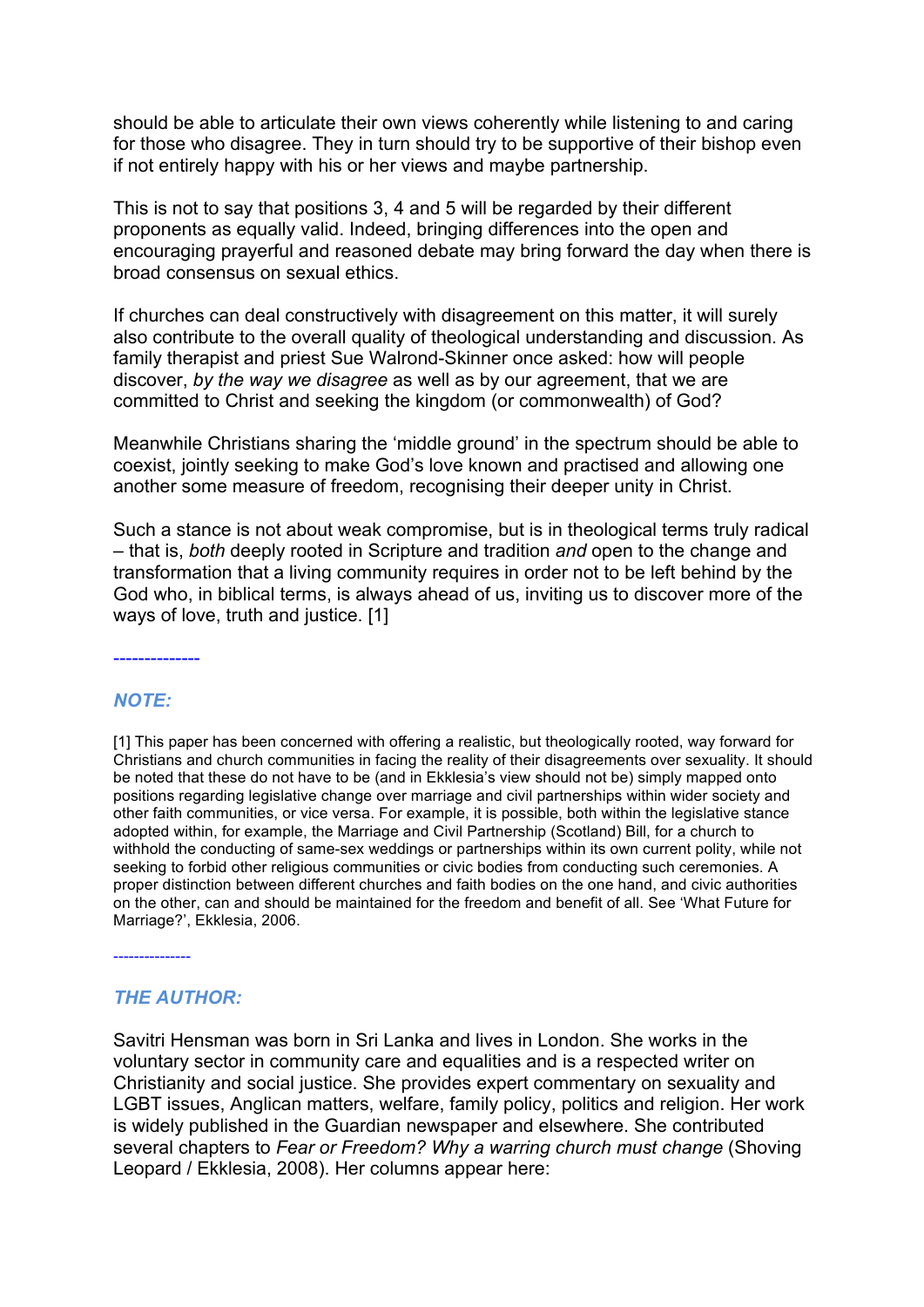http://www.ekklesia.co.uk/news/columns/hensman Her blogs appear here: http://www.ekklesia.co.uk/blog/13

-------------

### *FURTHER READING AND RESEARCH:*

#### *Journey towards acceptance: theologians and same-sex love* http://www.ekklesia.co.uk/node/17246 (Ekklesia, 27 October 2012)

There are too many Christians today – both for and against full inclusion of partnered LGBT people – who have little awareness of the debates that have taken place in theological circles over the past sixty years, and the process by which so many theologians today have come to support greater inclusion. Some seem to believe that calls for acceptance in the church are based on embracing society's values (at least in parts of the world where same-sex relationships are by and large accepted) and ignoring those aspects of the Bible and church tradition that do not fit. This is regarded as a mark of either faithlessness or progress, depending on people's own views on the subject.

However this does not in any way do justice to the considered work of most theologians who have argued the case for greater inclusion, drawing deeply on the witness of the Bible and the church through the ages, to discern how God has been and is at work in a complex and constantly changing world. Moreover it makes it harder to find common ground to enable fellowship and dialogue among those with different views, and promote mutual understanding even if disagreement persists.

This paper gives a detailed overview of some of the most significant affirmative theological work on same-sex love and the Christian tradition. She demonstrates the unhelpful and simplistic positing of a straightforward 'conservative versus liberal' divide on these issues, and draws on Catholic, Anglican, Presbyterian, Lutheran, Methodist, Reformed, Quaker and Anabaptist/Mennonite thinkers.

#### *Should equal marriage be rejected or celebrated by Christians?* -

http://www.ekklesia.co.uk/node/17245 (Ekklesia, 27 October 2012)

The possibility of opening up marriage in Britain by law to same-sex couples has been criticised by some Christians but welcomed by others. One of the more thoughtful critics is theologian John Milbank, who has eloquently expressed some common arguments against change. This response suggests that, while he raises important issues, his analysis is ultimately flawed. Taking into account such topics as tradition, sexual 'complementarity', childbearing and sacrament, there is a strong case for equal marriage.

#### *Using and misusing St Paul: wisdom, gender and sexuality* http://www.ekklesia.co.uk/node/17247 (Ekklesia, 27 October 2012)

This essay focuses primarily on the use and misuses of St Paul in fractious contemporary church debates about sexuality and gender. It can also be read in parallel with the growing body of theological and historical work on re-understanding one of the key figures in the history of Christianity, suggesting that Paul's project was to create a new community and dynamic which was capable of reenergising the suppressed radicalism of Torah religion in a dangerously imperialistic setting.

*What future for marriage?* (Simon Barrow and Jonathan Bartley, Ekklesia, June-July 2006) - http://www.ekklesia.co.uk/research/papers/rethinkmarriage

In recent years the Christian churches have set great stall by 'family values' and the institution of marriage. Yet the form of marriage we know as such today is a relatively late invention out of something that once had much more to do with solidifying dynastic power. And most commentators agree that it is going through a tough time – with more people choosing not to marry, opting to forge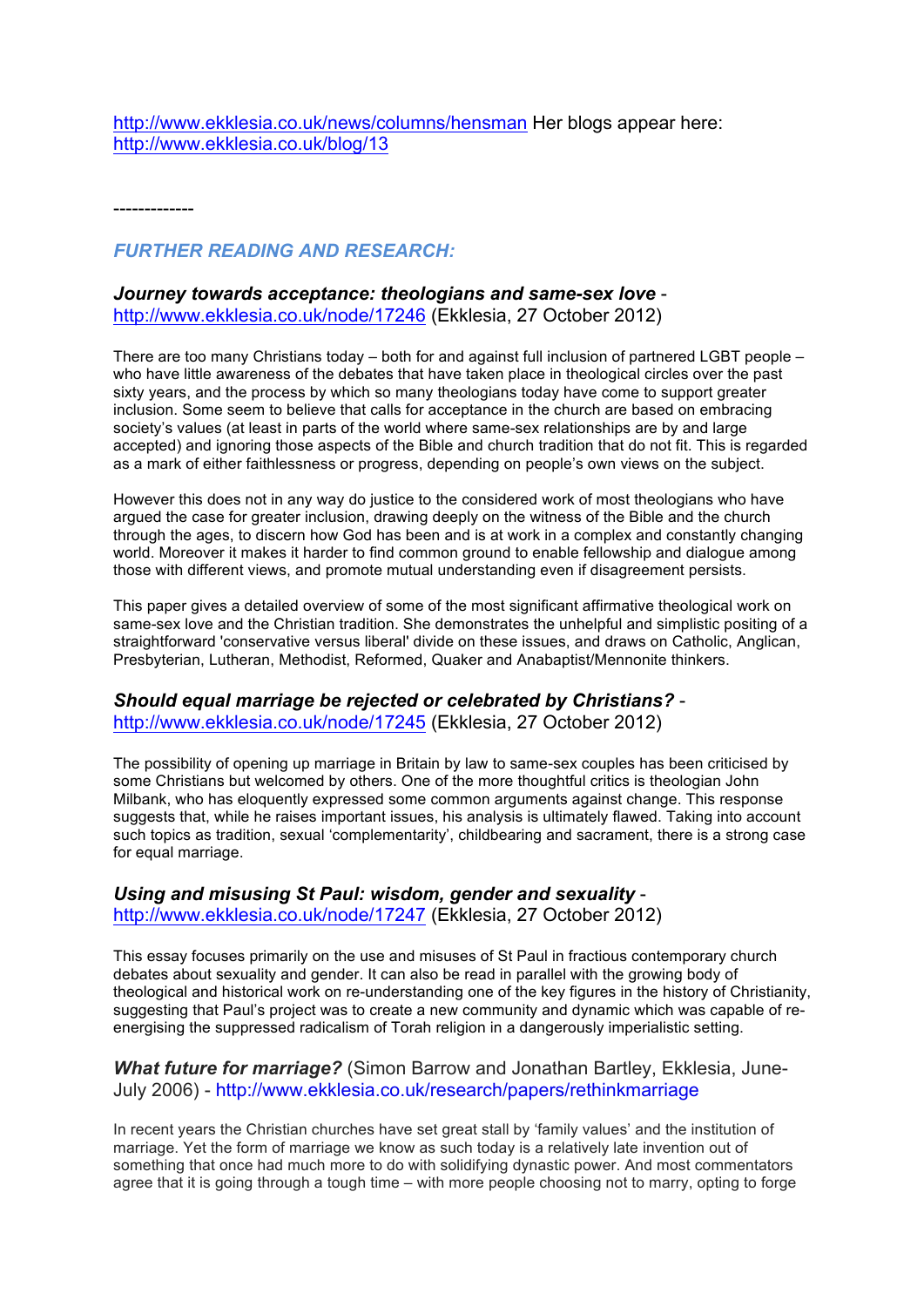different (often informal) partnerships, and getting divorced in increasing numbers. This paper sets out a fresh approach, which proposes changing the law on marriage in its current form to distinguish between civic and religious unions.

### *Fruitful love: beyond the civil and legal in partnerships* (Ekklesia, December 2011) - http://www.ekklesia.co.uk/node/15884

An emotionally and sexually intimate partnership is, for many people, a school of love, writes Savitri Hensman. This is not as romantic as it might sound: fearfulness, selfishness, rivalry and other negative traits may surface, and hard work may be needed to overcome these. Yet this can be a path to spiritual growth, which may manifest itself in small ways or through acts of heroic altruism. Such relationships, whether between opposite-sex or same-sex partners, can help to bring forth good fruit.

### *Sex, orientation and theological debate* (Noel Moules, Ekklesia, March 2010) http://www.ekklesia.co.uk/node/11195

This is a paper written by Noel Moules for the 'Body & Soul' weekend which took place in London on 27-28 March 2010, run by Ekklesia partner Workshop (http://www.workshop.org.uk). The document explores Christian approaches to sexuality and sexual orientation, as well as looking at how appropriately to handle the theological tradition and biblical texts which relate to the debate. The author spent his formative years in India and has studied (and taught) theology and education. Through Workshop, which is open and evangelical in its grounding, with a particular concern for Anabaptist and peace church perspectives, "learners and teachers work to discover God amid uncertainty, mystery and paradox. We are sensitive to the differences between the various traditions of the church, and aim to increase understanding about the reasons behind the sincerely held opposing views."

*Wrestling biblically with the changing shape of family* (Deirdre Good, Ekklesia, March 2007) - http://www.ekklesia.co.uk/node/4844

In an excerpt from her groundbreaking book *Jesus' Family Values*, a New Testament scholar explains why simplistic appeals to scripture distort its meaning, and why for the Gospel family is built on magnanimity not exclusion.

# *Listening and learning in the sexuality debate* -

http://www.ekklesia.co.uk/node/6971 (Ekklesia, March 2008).

As part of the 'listening process' in the Anglican Communion over the extensive disagreements about human sexuality, Ekklesia associate Savitri Hensman prepared a paper on *Learning, Listening, Scripture and Sexuality* which seeks both to take the conversation forward and to affirm the role of lesbian and gay Christians as active and baptised members in the church, in accordance with a faithful and interpretatively sensitive reading of its the texts and tradition.

### *Contrasting church attitudes on human rights for all* (Ekklesia, February 2009) http://www.ekklesia.co.uk/node/8492

Many faith communities are officially committed to human rights for all. Yet in practice, some of their leaders may be strongly opposed. Since 1948 Christians have played a significant role in extending personal and societal respect for human dignity. At the same time, church leaders have also questioned and denied rights-based precepts and practices in a number of instances. In church contexts, arguments about sexuality are significant because they highlight the extent to which protagonists are, or are not, willing to extend equal recognition and rights to those who are 'other', or with whose lifestyle they disagree.

### *Binding the church and constraining God* - http://www.ekklesia.co.uk/node/6737 (Ekklesia, February 2008)